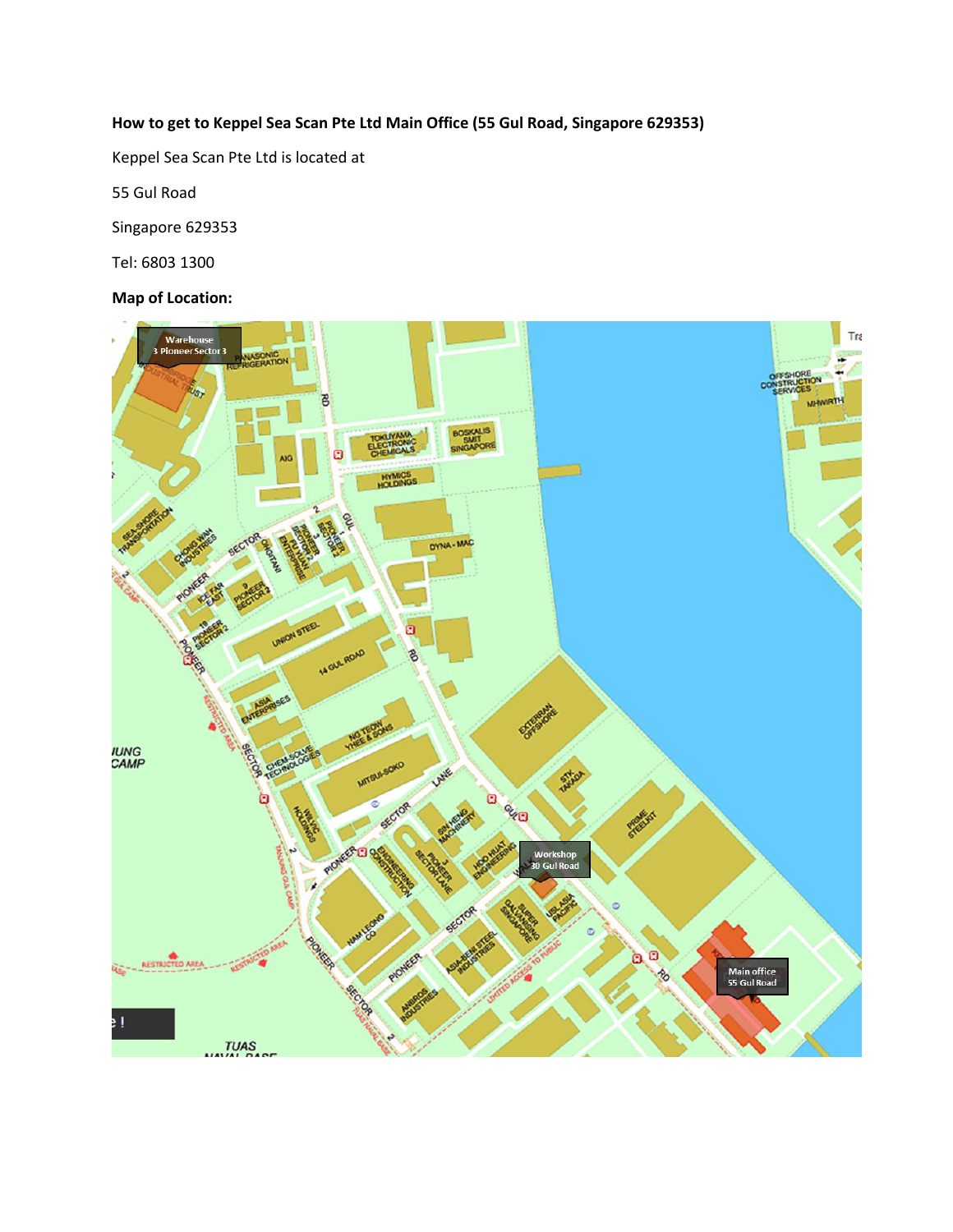### **Visitor Parking Area (Inside Yard - Subject to availability)**

If you are planning to park at these parking lots, please be requested to liaise with our Keppel Sea Scan's staff, so that we can inform our security office.



Once you have exchanged your visitor pass, the security will inform you to park your car either at Lot A (straight in front) or Lot B (on your right in front of the white building if available.

Alternatively, you may park your car at along the road side or at the public car park. (Ref. next page 3)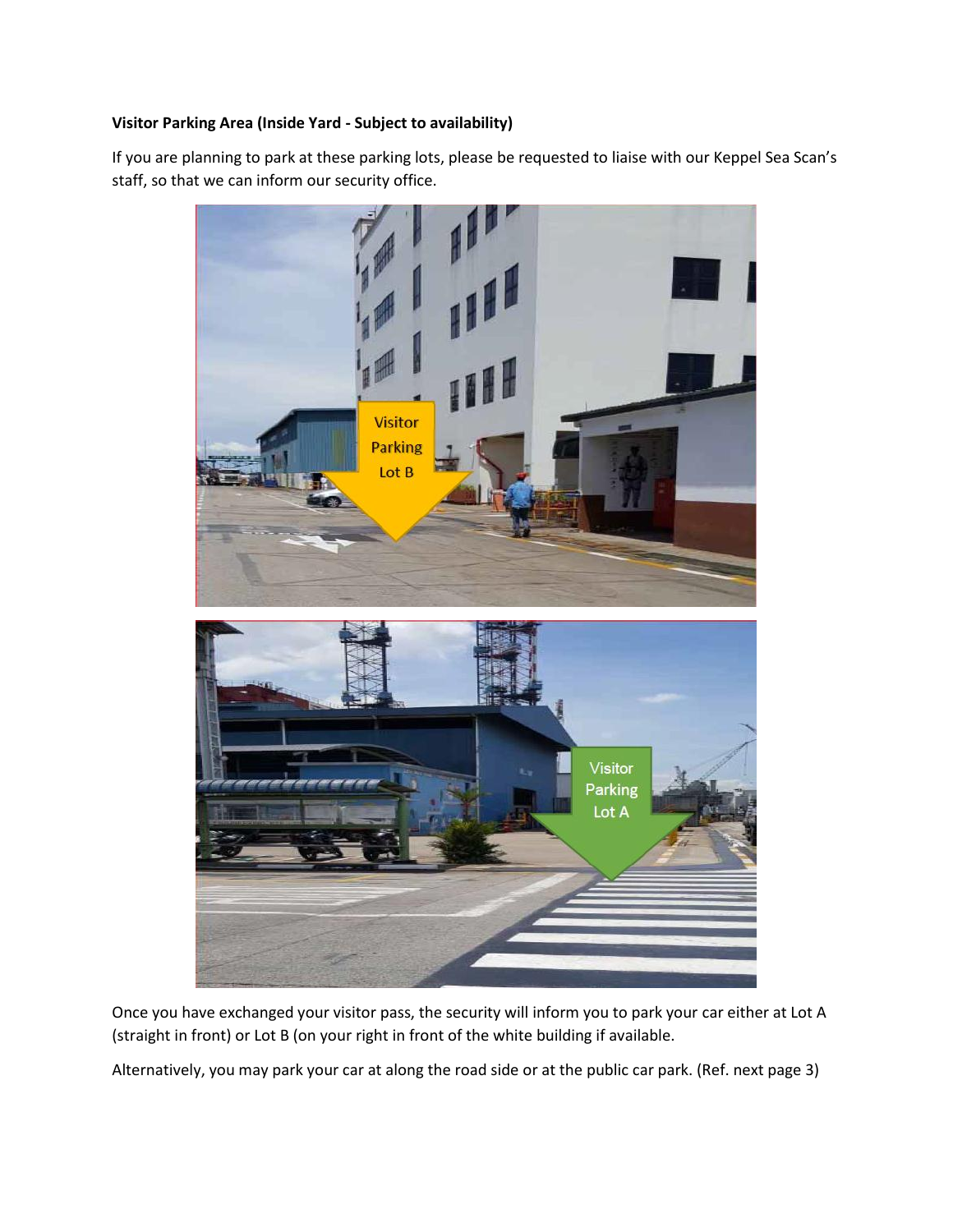# **Visitor Parking Area (Alternative)**



You can also park your car at these public car park.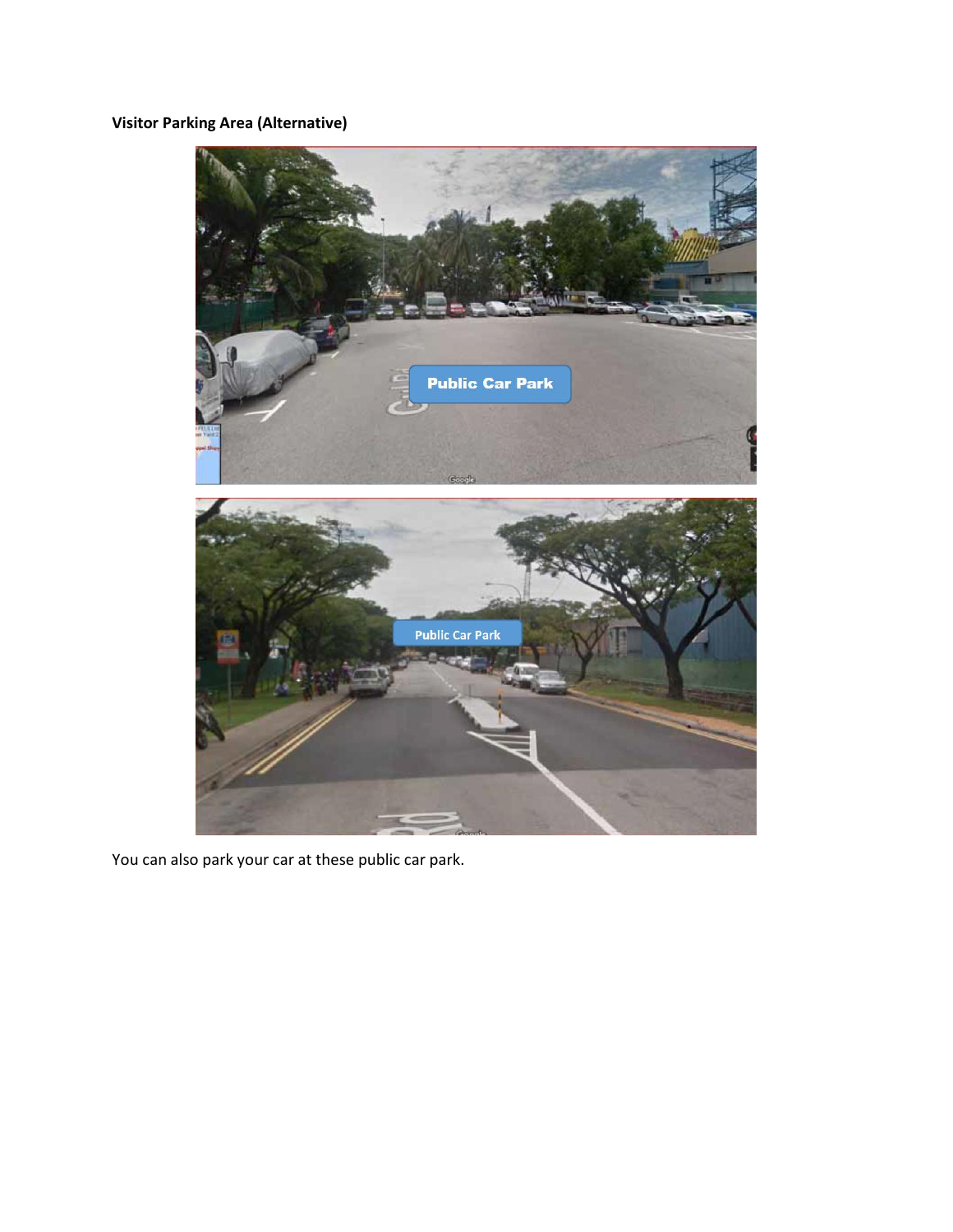## **For Visitors On Public Transport**



Please take SBS 257 from Joo Koon Bus Interchange and alight at the bus stop. After you alighted, walk forward and you will see Keppel Shipyard on your left.

You also need to exchange for visitor pass at security check point after entering the gate.